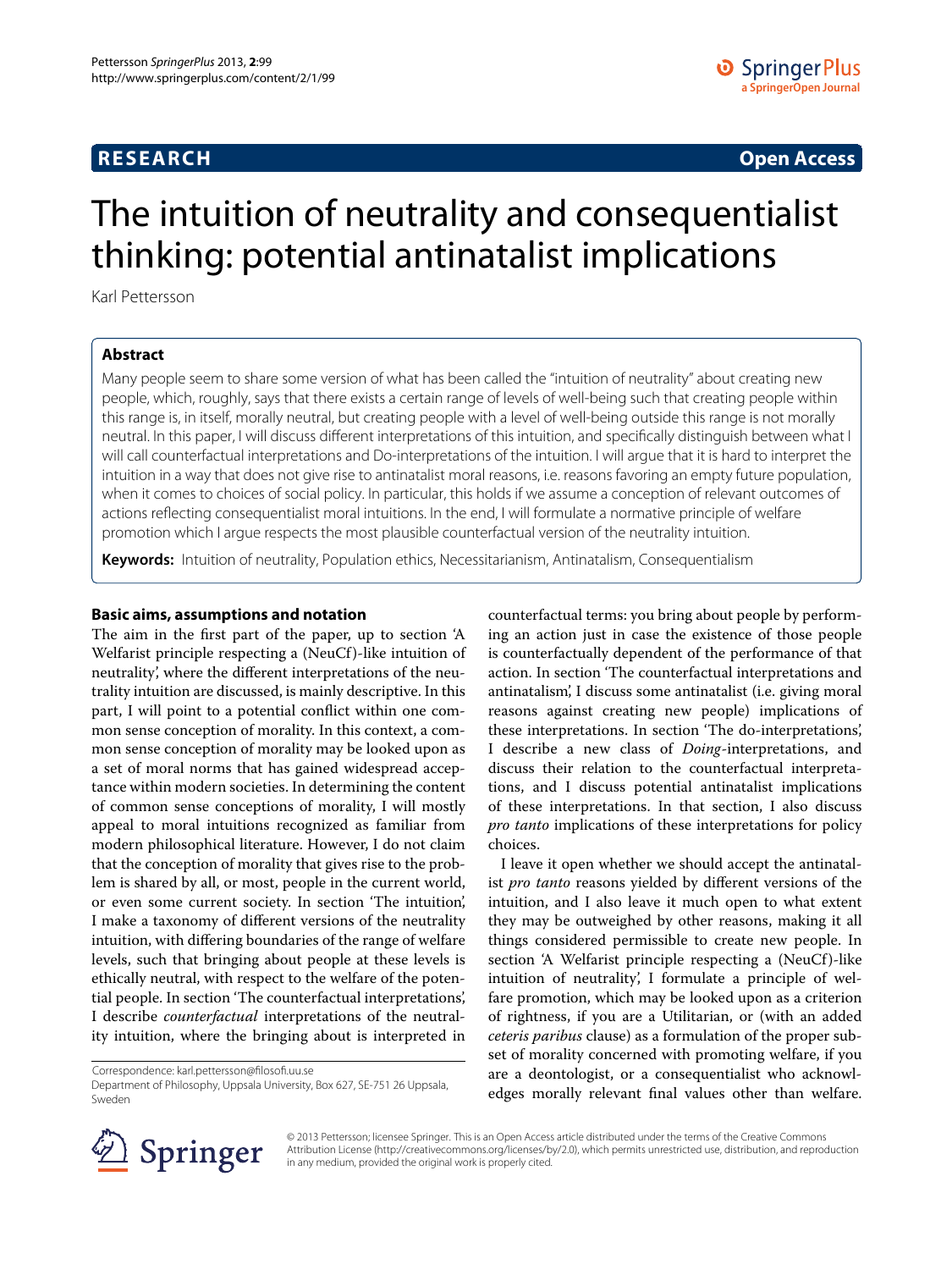This principle is meant to appeal to those who find the (NeuCa)-version of the intuition appealing, and it has the *pro tanto* antinatalist implications of this version of the intuition. In an appendix, I give a more formal treatment of the different interpretations of the neutrality intuition.

I assume that levels of well-being can be represented by real numbers (and that there are thus no incommensurabilities of well-being). In the examples, I assume that there are non-empty sets of possible individuals that would exist, and that there are true answers to the question what their level of well-being would be, given that certain actions are performed. In reality, it might not always be true that a certain individual *x* would exist, or would not exist, if a certain action were performed, or more general, if a certain proposition *p* were true (it might be that *x* merely *might* exist if *p* were true). However, various sorts of counterfactual indeterminacy would spell trouble for most normative principles concerned with actual outcomes (cf. (Carlson [1995\)](#page-10-0) and (Horty [2001\)](#page-10-1)), and I make no attempt to solve these problems in this paper.

The quantifiers ∀ and ∃ should be read as ranging over all possible individuals. We also assume a existence predicate, E, such that E*(x)* denotes a statement saying that the possible individual *x* actually exists<sup>a</sup>.

Let propositions of the form  $lw(x) = a$  state that the well-being of individual *x* equals *a*. Let  $p \mapsto q$  denote conditional statements, with a counterfactual operator, in the style of David Lewis (Lewis [2001\)](#page-10-2). Thus,  $p \mapsto lw(x)$  = *a* means that if *p* were the case, *x*'s level of well-being would be *a*. I assume that the bearers of deontic status are states of affairs, and I will in this context focus on statements of the form  $Do(x, p)$ , in the style of Stig Kanger (Kanger [2001\[](#page-10-3)1972]), read that *x* sees to it that *p* (and negated statements of this form, i.e. statements of the form  $\neg Do(x, p)$ ). I assume that reasons against seeing to it that *p* for *x* are to be interpreted as reasons for  $\neg Do(x, p)$ rather than  $Do(x, \neg p)$ . If we have moral reasons against seeing to it that a certain state of affairs is the case, we need not have moral reasons for seeing to it that its negation is the case.

The level of well-being for *x* may be some aggregate sum of some function of the hedonic levels, satisfied or dissatisfied preferences or achievements of some items on an "objective list" during the different parts of the life of *x*: I will not discuss substantial axiological questions here. Nor will I discuss identity criteria for individuals, even though a full moral theory where the distinction between contingent and necessary individuals plays a fundamental role (which is the case with the principle I propose in section 'A Welfarist principle respecting a (NeuCf)-like intuition of neutrality') would have to answer these questions e.g. in order to assess the moral status of abortions.

#### **The intuition**

In *Weighing Lives*, John Broome describes what he calls an "intuition of neutrality" about the addition of people to the world (Broome [2004,](#page-10-4) p. 143–145). He describes a couple wondering whether to have a child, and ending up with the decision to remain childless, because they think their own lives will be better on balance without children. Many people tend to think they are not acting wrongly, and that there is not even a slight moral reason to have a child, stemming from the child's potential well-being, that is outweighed by the couple's benefits from childlessness. According to the intuition, there is some range of levels of well-being such that bringing about people living their lives at those levels is, in itself, morally neutral.

However, few people think that there never can be any reasons for or against having children, related to the children's well-being. For example, many would claim that there are strong moral reasons against having children if these children would live their lives at a very low level of well-being. Broome points out that there may, or may not, be an upper limit, as a well as a lower limit, to this neutral range. If there is an upper limit, we have moral reasons to add people with a level of well-being above that limit, for the sake of the well-being of these people. Let us distinguish between some types of neutrality intuitions that differ from each other as to how they specify the range of neutral levels (where *a* and *b* are reals):

**(Unbounded)** The range is *(*−∞,∞*)*. This type of neutrality intuition will not be discussed any further. I think it has poor support in common sense, because it implies that the fact that our potential children would live at the lowest level of welfare possible cannot be counted as a moral reason against having children.

**(Upper bound only)** A range of the type  $(-\infty, b]$ . This type will not be discussed any further, for the same reasons as the former type.

**(Lower bound only)** A range of the type  $[a, \infty)$ . Neutrality with a lower, but no upper, bound. This type of neutrality can be regarded as equivalent with what has been called *The Asymmetry* (Arrhenius [2000,](#page-10-5) p. 137)i.e. that we have moral reasons speaking against creating children that would have poor lives, but no moral reasons *per se* in favor of creating children with good lives. This type of neutrality intuition is the basis of the interpretations (NeuCf ) and (NeuCa), which I discuss in sections 'The counterfactual interpretations' and 'The do-interpretations'.

**(Lower and upper bound)** A range of the type  $[a, b]$ . This type of neutrality intuition is the basis of the interpretations (NeuCfUB) and (NeuCaUB), which I discuss in sections 'The counterfactual interpretations' and 'The do-interpretations'. Note that, if we used a degenerate interval, like  $[a, a]$ , we would essentially be denying the intuition of neutrality.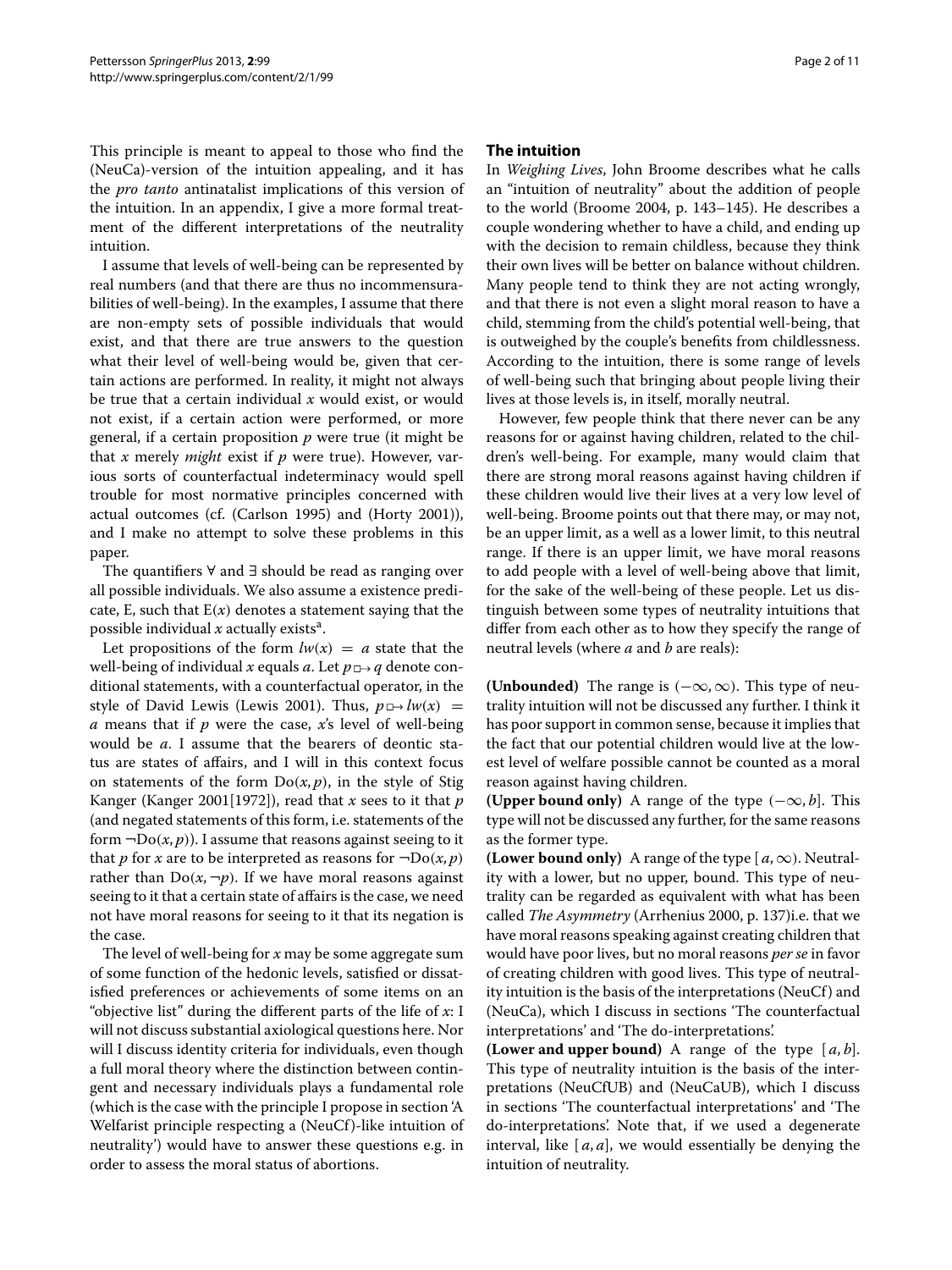The intuition may, as in the recapitulation above, be stated directly in deontic terms, i.e. in terms of moral reasons or obligations, or it may be stated axiologically, i.e. in terms of the value of outcomes, populations or other value-bearers. Broome himself considers different axiological interpretations, because he is primarily interested in questions about value, which he ultimately rejects, but he considers the possibility of interpreting the intuition in deontic terms (Broome [2004,](#page-10-4) p. 148).

#### **The counterfactual interpretations**

It might appear natural to interpret the limited intuition of neutrality counterfactually, so that any individuals whose existence is counterfactually dependent on the performance of a certain action might give rise to moral reasons for or against that action, in terms of their own potential welfare, if their welfare would lie outside a certain neutral range. Thus, we might consider a pair of counterfactual interpretations of the intuition.

(NeuCf) states that if a certain individual  $x$  would exist if a proposition of the type  $Do(y, p)$  were true, but not if that statement were not true, there is a moral reason against  $Do(y, p)$ , in terms of the welfare of *x*, if *x* would live her life below a certain lower bound of the neutral range *a*, but there is no reason for  $Do(y, p)$ , in terms of the welfare of *x*, if *x* would live her life above *a*.

(NeuCfUB) is like (NeuCf) except for the assumption that there is a closed, proper interval of neutral levels, with both a lower and an upper bound, we can interpret the intuition as follows. Thus, (NeuCfUB) adds to (NeuCf) that there is a moral reason for  $Do(y, p)$  in terms of the welfare of *x*, whose existence is counterfactually dependent on  $Do(y, p)$ , if *x* would live her life above the upper bound of the neutral range. For a more formal treatment of (NeuCf) and (NeuCfUB), see 'The counterfactual interpretations'.

As stated, (NeuCf) and (NeuCfUB) cannot, of course, in themselves give any substantial normative guidance, because we have not specified the *a* and *b*, i.e. lower and upper bounds of the neutral range. For present purposes, it is unnecessary to do so. The lower bound of the neutral range, *a*, may, or may not, be identical with a "zero level" of well-being, such that living is just as good as not living for a person living at that level. If we want to capture some intuition that is widely shared people by living in the present world, we cannot place the lower bound of the neutral range below the zero level, I think.

#### **The counterfactual interpretations and antinatalism**

Let *EF* denote the collective consisting of the couple Eve and Frank, wondering about whether to have a child. Let *c* stand for the statement that they conceive a child at a certain time. Assume that if they were to see to it that *c*, their child Doris, denoted *d*, would exist and live her life at a level of well-being  $a$  + within the neutral range  $[a, b]$ . So,  $Do(EF, c) \rightarrow lw(d) > a \land Do(EF, c) \rightarrow lw(d) < b$ is true, and there is thus no moral reason for  $Do(EF, c)$ , rather than its negation, or vice versa, in terms of the wellbeing of the conceived child, Doris. However, there may be, of course, reasons for conceiving or not conceiving, in terms of other considerations, e.g. the positive and negative effects of the existence of Doris on the welfare of other people. I want to focus on a certain class of considerations. It is probable that Doris, if she is brought into existence, eventually will have children and grandchildren, and so on.

Let *CB* denote the set of individuals "brought about" by Eve's and Frank's conceiving, in the sense that they would exist just in case Eve and Frank were to conceive (see 'Sets of individuals' for exact definition). *CB* will probably contain many individuals. Assume that some individuals brought into existence, live their lives below *a*, the lower bound of the neutral range, which is plausible, I think, for any reasonable choice of *a*. Then, there is a risk that  $\exists x [$  Do(*EF*, *c*)  $\Box$ →  $lw(x) < a \land \neg Do(EF, c) \Box \rightarrow \neg E(x)]$ is true, i.e. some individuals whose existence would be counterfactually dependent on Eve's and Frank's conceiving would live their lives below the lower bound *a*, and there is thus a moral reason against  $Do(EF, c)$  according to (NeuCf) and (NeuCfUB). If reasons of this type are not outweighed by positive moral reasons for conceiving, it seems that the intuition of neutrality, if we accept the counterfactual interpretations, in practice tends towards antinatalism, i.e. the view that conceiving children is generally morally wrong. In recent times, the antinatalist view has been defended by e.g. David Benatar (Benatar [2006\)](#page-10-6). Benatar's main argument is that the existence of bad things in the life of any individual implies that the individual is harmed by being brought into existence, while the existence of good things does not imply that the individual is benefited by being brought into existence.

Is it plausible to claim that these negative reasons are, generally, outweighed<sup>b</sup>? If we assume (NeuCf), we cannot, as the principle is defined, say that the reasons against Do*(EF*, *c)* derived from the negative well-being of people in *CB* below the *a*-level are outweighed by positive reasons derived from the well-being of people in *CB* living above the *a*-level, because the existence of people living good lives does not give rise to moral reasons in terms of the well-being of those people, according to (NeuCf ). However, there might be other reasons for creating new people, and I discuss that below. If we assume (NeuCfUB), we might claim that the well-being of people in *CB* living above the upper bound, *b*, gives rise to reasons for  $Do(EF, c)$ , if *b* is not placed very high. However,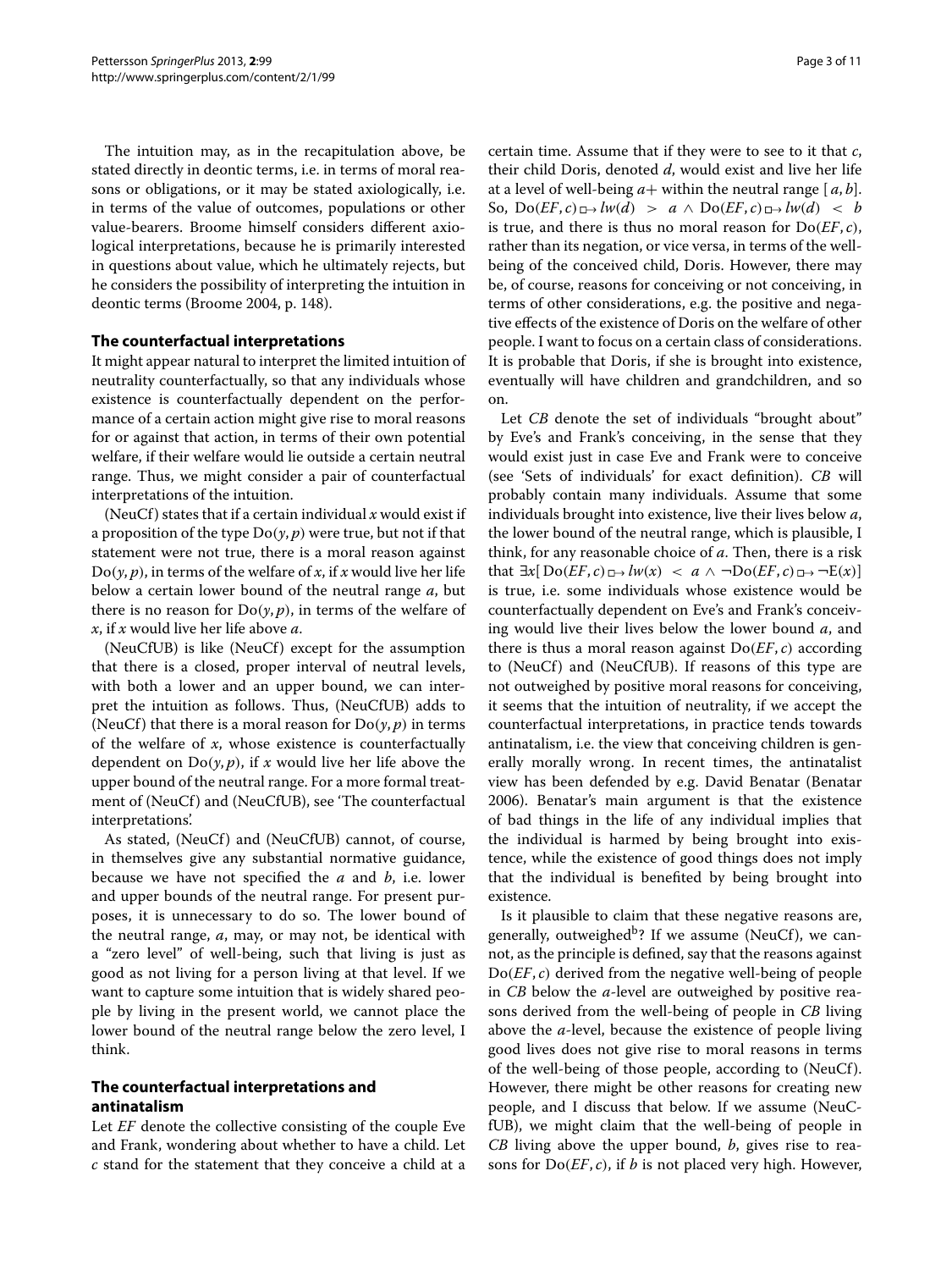I am inclined to consider (NeuCfUB) less plausible than (NeuCf), as an interpretation of any widespread intuition of neutrality. If the point of the neutrality intuition is that, while you harm a person by creating if she would live an unhappy life, you do not benefit a person, in any morally relevant sense, by creating her in the case where she would live a happy life, this must also apply to cases where she would live an extremely, as well as a moderately, happy life. We can compare with Jan Österberg, who writes that "[m]orality . . . is concerned with the weal and woe of sentinent beings . . . [a]nd you are not concerned with the weal and woe of a person if you think it is better that he exists and is happy than that he does not exist', but "you are thus concerned if you think it is better that he does not exist than that he would have an unhappy life" (Osterberg [1996,](#page-10-7) p. 97).

However, it also seems to be a common sense view that we may have moral reasons (related to well-being) to prefer one outcome to another even in some cases where the first outcome is not better for any individual existing in both outcomes. I am thinking of cases like the so-called Non-Identity Problems, described by Derek Parfit in *Reasons and Persons* (Parfit [1984,](#page-10-8) p. 357–363). In these cases, we have to choose between outcomes with different sets of existing people, and it seems plausible that we have moral reasons to prefer the outcome *W* to an outcome *W* , if the level of well-being in *W* (for the individuals existing in *W*) is higher than the level of well-being in  $W'$  (for the individuals existing in  $W'$ )<sup>c</sup>. Could this help us in avoiding the anitnatalist tendency of (NeuCf)?

Return to Eve and Frank, and their potential conceiving. Let *NCB* denote the set of individuals that would exist if Eve and Frank were not to conceive Doris, but not if they were to conceive Doris. The intersection *CB* ∩ *NCB* is always empty. It seems realistic to think that *NCB* is non-empty. If Doris were never to exist, the person with whom she eventually would have had children if she had existed, might then find another partner, and conceive children with different identities. It might be that *NCB*, if Eve and Frank were not to conceive, would contain more people than would *CB*, if they were to conceive, living under the lower bound, *a*, of the neutral range, or that any person in *NCB* would live at a lover level of well-being than any person in *CB*. Then, we have different types of Non-Identity Cases, and it seems plausible to claim that there are moral reasons for Eve and Frank to conceive. But it seems that Eve and Frank cannot in any simple way appeal to the neutrality intuition, in order to claim that conceiving is something morally optional: they have significant moral reasons against conceiving, which may, or may not, be outweighed by considerations about the well-being of e.g. people that would exist if they were not to conceive.

#### **The do-interpretations**

An alternative strategy would be to interpret intuition of neutrality in terms of what is done, so that the wellbeing of a possible individual might give rise to moral reasons for or against performing an action consisting in the bringing about of the existence of that individual, as opposed to reasons stemming merely from the fact that an individual would exist given that a certain action was performed. The potential differences between these interpretations are discussed below.

As the counterfactual interpretation, the doinginterpretation might be specified without an upper bound of the neutral range. Let (NeuCa) and (NeuCaUB) denote the doing-interpretation without and with an upper bound. With these interpretation, the counterfactual dependencies in (NeuCf) and (NeuCfUB) are replaced with references to the existence of individuals and their welfare in the scope of the Do-operators. For a more exact formulation of these principles, see 'The do-interpretations'.

Are the pairs (NeuCf)/(NeuCa) and (NeuCfUB)/ (NeuCaUB) equivalent in the sense that they, given the same choice of *a* (and *b*, for the upper-bound variants), yield moral reasons for and against the same states? They need not be if we use a standard interpretation of the Dooperator, like the one proposed by Stig Kanger (Kanger [2001\[](#page-10-3)1972]). We only have to look at the so-called sufficient condition aspect of agency to ensure that this is not the case. Kanger uses the notation  $D\acute{o}(x, p)$  to express that something *x* does is sufficient for *p*, which is implied by Do(*x*, *p*). (Dó(*x*, *p*) is true at a world *w* just in case *p* is true at every world *w* that stands in a certain relation to *w*, *Sds(w*,*w )*. The intuitive interpretation of *Sds(w*,*w )* is that *x* performs the same actions in  $w'$  as in  $w$ . Even if it were the case that a certain proposition *q*, would be true at the nearest possible  $Do(x, p)$ -world in relation to a world  $w, f(w, p)$ , so that the counterfactual  $Do(x, p) \rightarrow q$  is true at  $w$ ,  $Do(x, q)$  need not be true at that world (or any world possible relative to *w*), because *q* might be false at some world *w'*, such that  $Sds(f(w, p), w')$ .

Thus, in the example with Eve and Frank, it might be true both that if they were to conceive Doris, some individual, *i* would come into existence, and that *i* would not come into existence otherwise, but Do*(EF*, *c)* might still not imply Do*(EF*, E*(i))*. Is it also philosophically plausible to claim that we in many cases do not bring about the existence of individuals who would not have existed if we had acted otherwise than we did? In his monography *Consequentialism Reconsidered* (Carlson [1995\)](#page-10-0), Erik Carlson discusses the problem of finding a notion of action outcomes relevant for consequentialism. According to the simple notion WO, the relevant outcome of an action is just the total state of affairs that would be actual if the action were performed, and according to the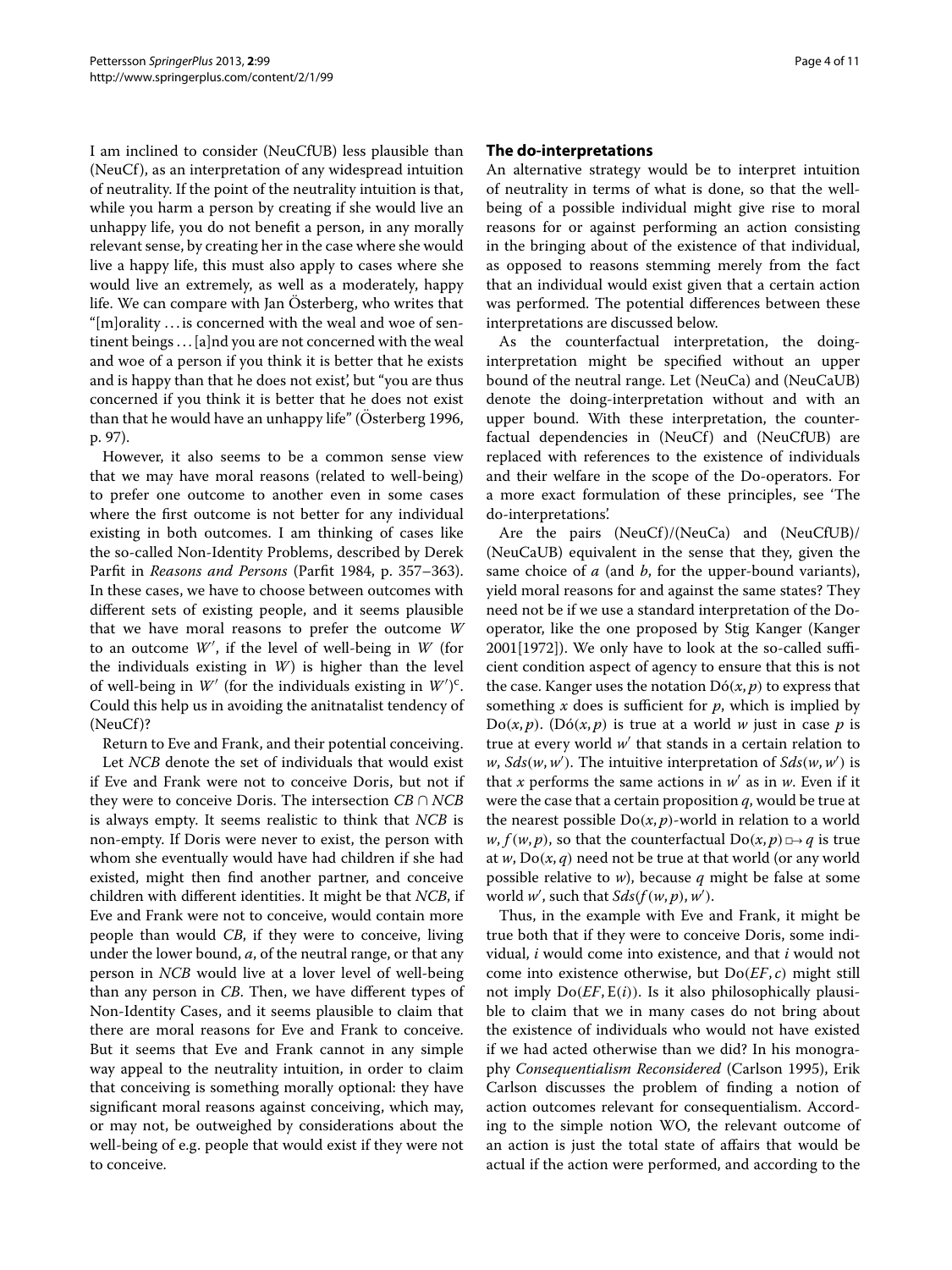notion FO, the relevant outcome is the total future state of the world from the beginning of the action (Carlson [1995,](#page-10-0) p. 10.) But Carlson also discusses different interpretations of the notion of the relevant outcome as the "causal consequences" of actions (CO1–CO10), defined in terms of counterfactual dependence of outcomes on actions. Some of the CO-notions are axiologically equivalent to WO and FO, i.e. the consequentialist moralities they would support, would contain the same set of obligations. Carlson notes that these versions "allow state of affairs that we would not normally call 'consequences' or 'effects' of a certain action, to be parts of the outcome of this action' (Carlson [1995,](#page-10-0) pp. 55). We would usually "not call a state of affairs *s* a 'consequence' . . . of agent *P*'s action *a* if the causal path from *a* to *s* is too long and complicated", especially if this "path involves many other *actions*, on the part of *P* or other agents" (Carlson [1995,](#page-10-0) p. 55).

Carlson claims that CO-notions not axiologically equivalent to WO or FO should not be used in the formulation of a consequentailist morality, because they fail to capture "the fundamental idea of conequentialism", that morality is all about "making the world as good as possible" (Carlson [1995,](#page-10-0) p. 56). I am inclined to agree with this, but I also think the observation that certain counterfactual dependencies between an action and a state may disqualify the state from being regarded a consequence of an action should be taken seriously, if we want to analyze a notion of "bringing about" inherent in an intuition belonging to common sense morality.

Thus, it seems that if we interpret the intuition of neutrality along the lines of (NeuCa) or (NeuCaUB), we can in a plausible way avoid the antinatalist tendencies of (NeuCf) in typical cases where we consider an individual couple's decision about whether or not to have a child. It might be that Eve and Frank, if they conceive Doris, only bring about the existence of Doris, and not of the other people in the set *CB*, because their existence would be counterfactually dependent on many other actions besides the conceiving of Doris, and would thus not be a consequence, in the relevant sense, of their conceiving. Of these two interpretations, (NeuCa) might be more plausible than (NeuCaUB), for the reasons given for (NeuCf) in favor of (NeuCfUB).

#### **The neutrality intuition and policy choices**

Derek Parfit discusses cases where the identity of future people depends on choices at the political level, like his famous Depletion case, where we have to choose between different policies with lesser or greater conservation of resources, and we, in a couple of centuries will have a situation with no living person whose existence is not depen-dent on the choice of policy (Parfit [1984,](#page-10-8) p. 360–363)<sup>d</sup>. The counterfactual chains between the policy choice and the identity of the future people will in many cases be

rather complex; the identities will depend on such things as people's choices about when, and with whom, they will have children. Nevertheless, it seems that, according to common sense morality, the existence of the different groups of people is included in the morally relevant consequences of the different policy choices. The notion of morally relevant common sense-morality consequences thus seems to be sensitive to the type of choice we are considering, and this will have important consequences for the implications of the neutrality intuition when we consider choices of social policies. Consider the choice between the following alternatives.

**(Sterility)** As a result of some kind of disease, *D*, human fertility will decline, so that the number of new people will decline, and humanity will cease to exist in a couple of generations.

**(Treatment)** As a result of international co-operation, scientists find a cure for *D*, and humanity continues to exist for many thousands of years, with an average level of well-being well above the lower bound of the neutrality range.

What could the moral reasons for or against the curefinding in (Treatment) be, as regards the implications of (NeuCf) and (NeuCa)? Let  $I$  denote a collective of international decision-makers, researchers and so on, and *t* denote the proposition that a treatment for *D* is found and implemented. Consider first Do*(I*, *t)* under (NeuCf ). We have the set *TB*, of large cardinality, containing the people that will exist under *t*, and would not exist under  $\neg Do(I, t)$ , where the scenario (Sterility) would be realized. Most of the *TB*-people will live their lives with a level of well-being above the neutral level, but some of them will live below that level, and the existence of *TB*people below the neutral level gives us moral reasons for  $\neg Do(I, t)$  rather than  $Do(I, t)$ , according to (NeuCf), as in the case with Eve and Frank.

What about (NeuCa)? Consider a case with an institution giving fertility treatments, where it turns out that a very large fraction of the children born as a result of their parents using this treatment will live their lives with so severe injuries that they fall under the neutral level, as a result of some unforeseen side-effect of the treatment, which, however, could have been anticipated if more careful testing had been done. According to common sense, the institution could be held responsible for these effects. It is plausible, I think, to claim, that an agent *x* only can be repsonsible for effect brought about by *x*. If so, the institution must be said to have brought about the existence of the unfortunate people. Why should not then *I* be said to have brought about the existence of *TB*-people living below the neutral level? If so, even (NeuCa) yields moral reasons for  $\neg Do(I, t)$  rather than  $Do(I, t)$ , which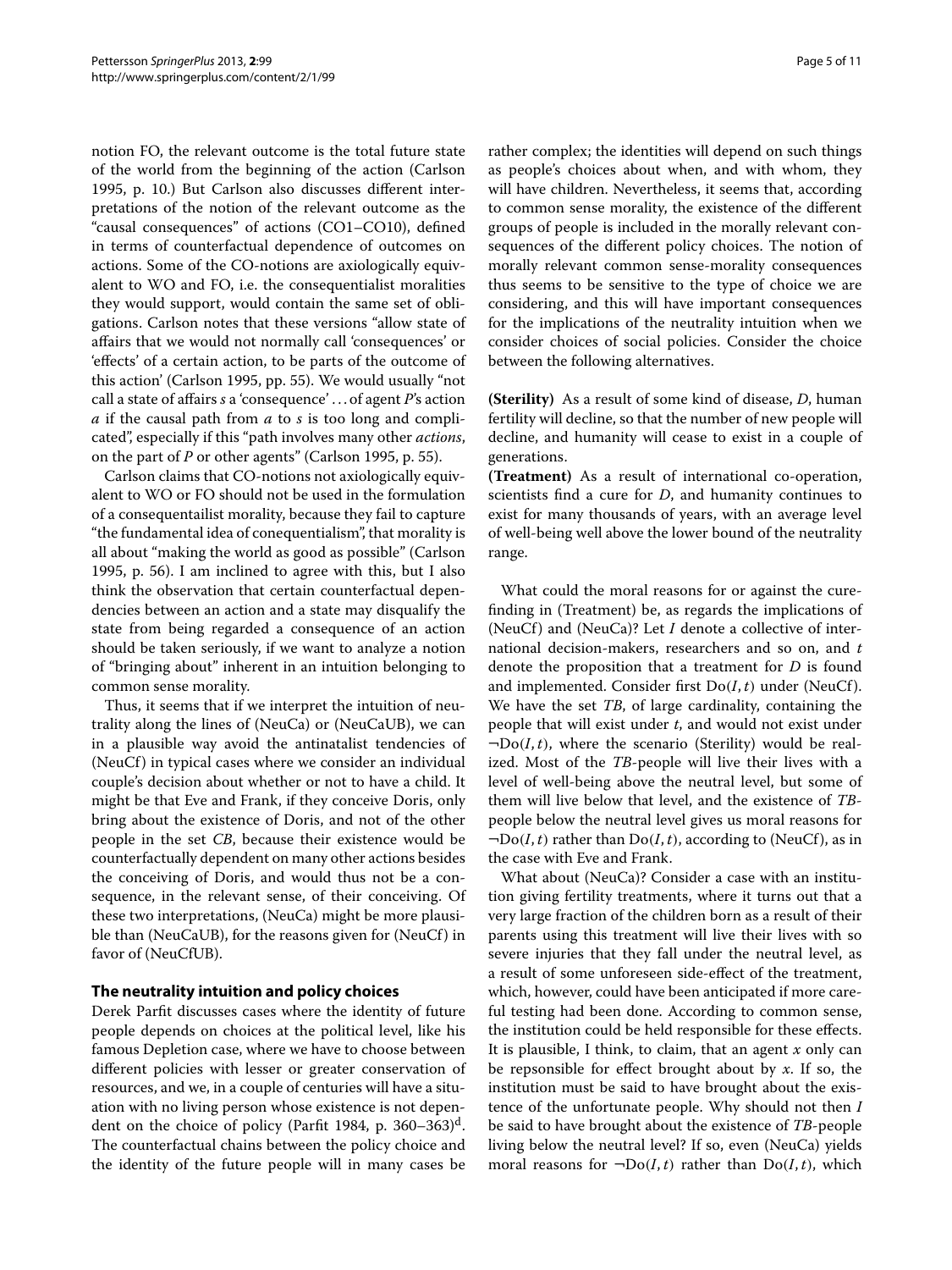cannot be outweighed by moral reasons for  $Do(I, t)$ , in terms of the well-being of the *TB*-people living above the neutral level. However, it seems unlikely that common sense would give an antinatalist all-things-considered verdict, preferring (Sterility) in this case. Then, if common sense morality is not simply incoherent, there must be other considerations inherent in common sense morality that make it permissible to prefer (Treatment). Investigating into these reasons is beyond the scope of this paper. However, it seems possible that there are e.g. some considerations in common sense morality that permit giving greater weight to the interests of present people, or people living in the near future, and that these considerations then may give rise to moral reasons outweighing the reasons for  $\neg Do(I, t)$  rather than  $Do(I, t)$  given by (NeuCf) or (NeuCa).

One alternative type of strategy, would consist in denying that common sense morality contains a neutrality intuition in any of the senses discussed above, and only claim that it contains something like an intuition about what Gustaf Arrhenius has called *Weak Asymmetry*. According to Weak Asymmetry, we indeed might have moral reasons for creating individuals with positive welfare stemming from the welfare of these individuals, but these moral reasons "can always be overridden by some other consideration such as, for example, parental autonomy)" (Gustaf Arrhenius, Population ethics, fortchoming). Thus, the reasons would not give rise to a moral requirement to create new individuals against the wishes of potential parents. If we accept this, some of the claims stated in section 'The intuition', e.g. "that there is not even a slight moral reason to have a child, stemming from the child's potential well-being", obviously cannot be taken at face value. A further assessment of this strategy is beyond the scope of this essay.

## **A Welfarist principle respecting a (NeuCf)-like intuition of neutrality**

In this section, I postulate the normative principle (NeuW), which I think is welfarist in spirit, aimed to take care of a neutrality intuition without upper bound for the neutral level, and with the lower bound set at the zero level of welfare, i.e. the level such that life is not worth living for an individual living below that level. For example, creating people with positive welfare "for their own sake" is not required, according to the principle, and it is not permitted to create people with positive welfare at the cost of decreased welfare of people existing no matter what we do (necessary people), and it is not permitted to create people with negative welfare, if this can be avoided, and is not outweighed by benefits for existing people. The relevant outcomes are whole worlds, which, as argued in section 'The do-interpretations', I think is in accordance with the intuitions behind consequentialist ethics.

However, I do not define the principle in terms of any explicit value-ranking of outcomes. Such a ranking would obviously have to be relativized to a particular choice set, relative to which people may be necessary or contingent.

In the following discussion, let us assume that we have a non-empty set of worlds *W* that are accessible in a given context of choice. Here, it is not necessary to deal with multiple contexts (e.g. choice situations facing different agents, or the same agent at different times), even though a full elucidation of the deontic concepts would have to do that. Let *IN* denote the set of necessary individuals, i.e. the individuals existing in all worlds in *W*,  $I_C(w)$  the set of contingent individuals relative to a world *w*, i.e. the set of all individuals existing in *w* but not in all worlds in *W*, and *tw(I)* the total welfare of the individuals in set *I*. If *I* is empty, let  $tw(I) = 0$ .

In accordance with what is stated in section 'Basic aims, assumptions and notation', I do not intend the principle to handle cases with indeterminacy as to whether some individuals would exist at certain levels of well-being, given certain courses of action. Let us then assume that for any proposition *p* (or more specifically, an action-proposition of the type  $Do(x, q)$  that is regarded as possible in the context, a determinate world  $w \in W$  would be actual if  $p$ were true.

**(NeuW)** Do $(x, p)$  is permitted iff there is a world  $w \in W$ such that *w* satisfies the following conditions with respect to any subset *W'* of *W* which includes *w*:

- 1. The total welfare of the *W* -necessary individuals (i.e. the individuals existing in all worlds  $w' \in W'$ ) in w is at least as high as the welfare of these individuals in any other world in *W* , and <sup>w</sup> contains no individuals that are *W* -contingent (i.e. not *W* -necessary), OR
- 2. The total welfare of the *W* -necessary individuals in <sup>w</sup> is at least as high as the welfare of these individuals in any other world in *W* , and the total welfare of the contingent individuals in <sup>w</sup> is also at least as high as the welfare of the contingent individuals in any other world in  $W'$  and all  $W'$ -contingent individuals in  $w$ have a total welfare above the zero level OR
- 3. if there is no world satisfying any of the above conditions, *w* is included in a subset *W*" of *W*', consisting of all the worlds in *W* where all *W* -contingent individuals have a total welfare above the zero level and the total welfare of all individuals in <sup>w</sup> is at least as high as the total welfare of all individuals in any other world in W<sup>"</sup> OR
- 4. if there is no world satisfying any of the above conditions, the total welfare of all individuals in <sup>w</sup> is at least as high as the total welfare of all individuals in any other world in *W* .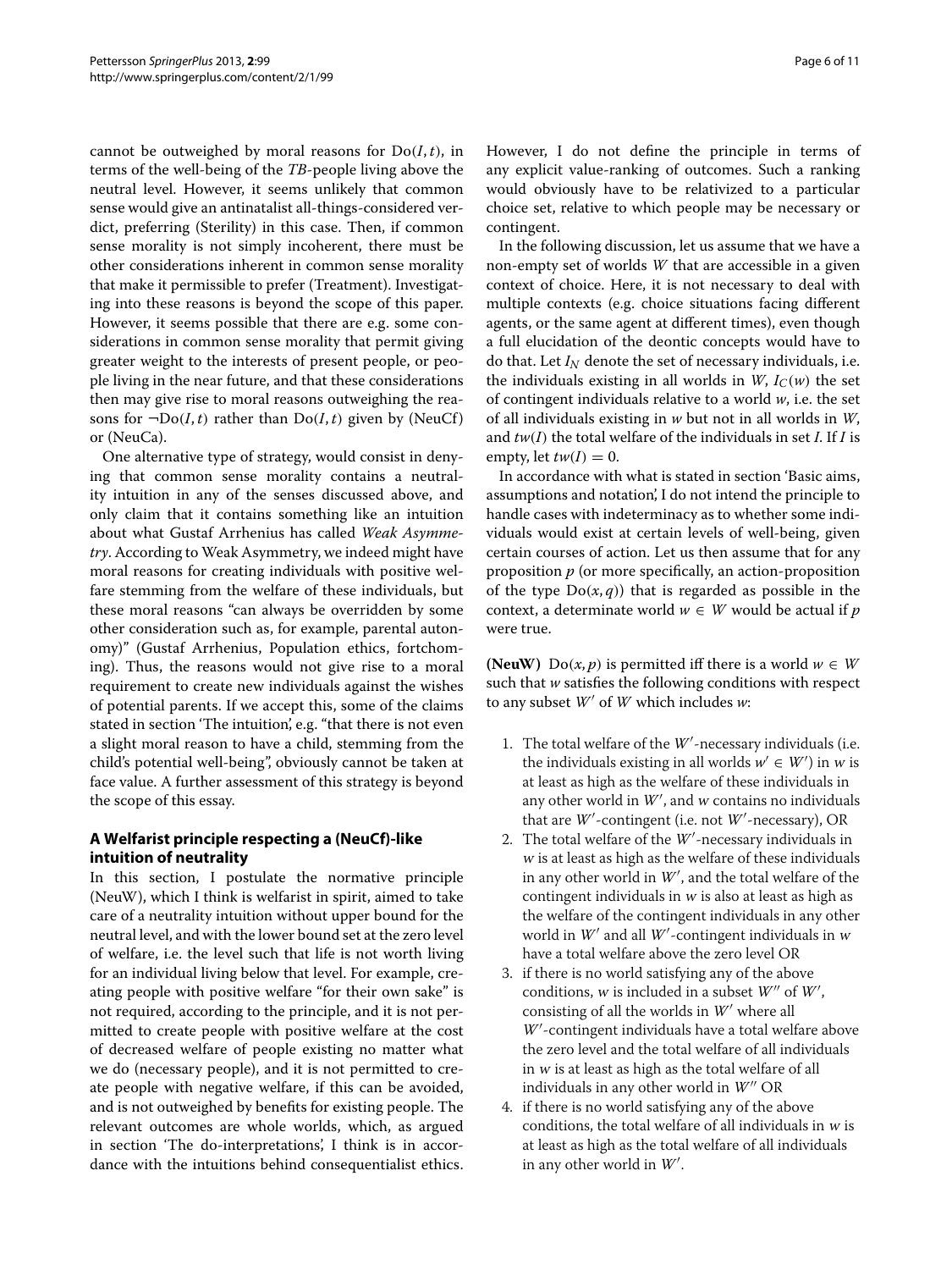This principle does not lead to normative dilemmas, i.e. situations where no world is permissible, because it is easy to see that for any non-empty set of worlds, at least one world satisfies at least the fourth condition, provided that there are no infinite series of better and better worlds<sup>e</sup>.

(NeuW) has the following implications in relation to the main problem discussed in this paper, and some other areas which have been central to the debate about population ethics during the last decades (for a survey of this debate, see (Arrhenius et al. [2010\)](#page-10-9).):

- 1. It is always permitted to omit adding any contingent people, if adding would confer no benefit to the necessarily existing people in a set of alternative worlds.
- 2. It is not permitted to add contingent people, if the only optimal state of affairs as regards the welfare of the necessary people, is a state with no contingent people. In particular, we avoid some versions of Parfit's so-called Repugnant Conclusion (implied by e.g. Classical Utilitarianism) (Parfit [1984,](#page-10-8) p. 387–391), where a large population with each individual living at a very low level of welfare is substituted for a small population with each individual living at a very high level of welfare. Assume that we have the set of worlds

$$
W = \{a \models tw(I_N) = 5 \times 10^4, z \models tw(I_N) = 1 \land tw(I_C(z)) = 10^6\}
$$

Here, <sup>a</sup> is the only permissible world, because it is the only world satisfying condition 1 or 2 (see Figure [1\)](#page-6-0). Assume that we have the set of worlds

$$
W' = \{a0, a \models tw(I_C(a)) = 5 \times 10^4, z
$$
  

$$
\models tw(I_C(z)) = 10^6\}
$$

where a0 is empty,  $I_C(a) \subset I_C(z)$ , and  $I_C(a) = 1$  at z. In this case, <sup>a</sup>0, and <sup>a</sup> are the only permissible worlds

<span id="page-6-0"></span>



<span id="page-6-1"></span>(see Figure [2\)](#page-6-1). There is an overlap of individuals between <sup>a</sup> and <sup>z</sup>, but not between any other pair of worlds, and with respect to the smaller set  $W' - = {a, z}$ , *a* is the only world satisfying condition 1 or 2 (remember that the individuals in <sup>a</sup> are necessary relative to the set *W'* −). However, assume that we have the set of worlds

 $W'' = \{a0, a \models tw(I_C(a)) = 5 \times 10^4, z\}$  $\models$   $tw(I_C(z)) = 10^6$ 

where <sup>a</sup> contains 1000 individuals living at level 50, and z contains  $10^6$  individuals living at level 1, and there is no overlap of individuals between <sup>a</sup> and <sup>z</sup>, <sup>a</sup>0 and <sup>z</sup>, but not <sup>a</sup>, are both permissible (see Figure [3\)](#page-6-2). This is because <sup>a</sup>0 trivially satisfies condition 1, and <sup>z</sup> satisfies condition 2, but <sup>a</sup> satisfies neither condition Because of this Utilitarian aggregation in such cases, there are situations where (NeuW) violates Gustaf Arrhenius's so-called Normative Quality

<span id="page-6-2"></span>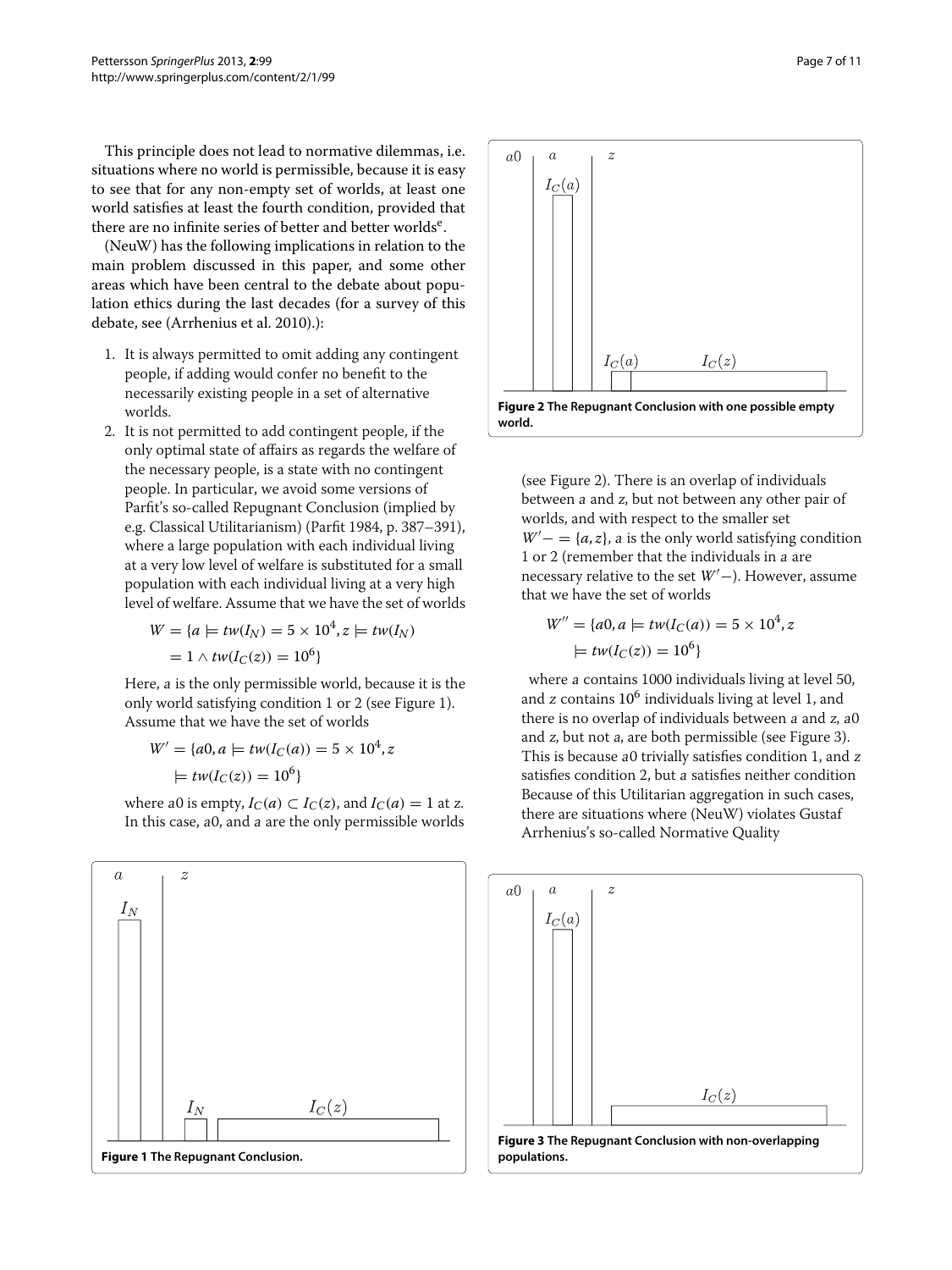Condition (Arrhenius [2000,](#page-10-5) p. 191f), and Weak Quality Addition Condition (Arrhenius [2000,](#page-10-5) p. 194f), regardless of the choice of the relevant welfare ranges. Are the implications discussed here acceptable? Well, the aim of the consequentialist principle here is to give a Utilitarian framework taking care of the principle of the neutrality. One interpretation of the Repugnant Conclusion, or the two first versions of it given above, is that its repugnancy consists in its being an extreme case of sacrificing the interest of existing individuals for the sake of purely hypothetical individuals. I am not here interested in other potential reasons for its repugnancy, e.g. reasons related to the Utilitarian interpersonal aggregation of welfare per se. Also, if e.g. all individuals in <sup>a</sup> live above the zero level, and some individuals in <sup>z</sup> live below the zero level, <sup>a</sup> is the only permissible world, according to condition 3.

3. The unacceptable implication of e.g. consequentialist principles prescribing simply maximizing average welfare in cases like Parfit's Two Hells (Parfit [1984,](#page-10-8) p. 392), is avoided. Assume that we have the set of worlds

$$
W = \{ h \models tw(I_N) = -50, h + \models tw(I_N) = -50 \land tw(I_C(h+)) = -5 \}
$$

In this case, h is the only permissible world, because it satisfies condition 1, and *h*+ does not satisfy condition 2, because the welfare of the added people in  $h+$  is below zero (see Figure [4\)](#page-7-0). Assume that we have the set of worlds

$$
W' = \{ h \models tw(I_N) = -50, h++ \models tw(I_N) = -49 \land tw(I_C(h++) = -5 \}
$$

Still, h is the only permissible world, because no world satisfies any of the conditions 1–3, and h is the only world satisfying condition 4, because it has the highest total welfare (see Figure [5\)](#page-8-0).

4. As regards Parfit's so-called Mere Addition Paradox (Parfit [1984,](#page-10-8) p. 418–419), we note the following. Assume that we have the set of worlds

$$
W = \{a \models tw(I_N) = 50, a + \models tw(I_N) = 50 \land tw(I_C(a+))
$$
  
= 25, b \models tw(I\_N) = 45 \land tw(I\_C(b)) = 45}

In this case, it would only be permissible to realize <sup>a</sup>, because it satisfies condition 1, and *a*+ does not satisfy condition 2, because the contingent people would be better off in b. However, if we had the set  $W' = W - \{b\}$ , it would be permissible to realize any of <sup>a</sup> and *a*+, because <sup>a</sup> satisfies condition 1, and *a*+ satisfies condition 2 (see Figure [6\)](#page-8-1). Thus, an axiology corresponding to (NeuW), in the sense that impermissible alternatives are always ranked lower than permissible alternatives, would violate the so-called Mere Addition Principle given the set <sup>W</sup>, but not given the set *W* (Arrhenius [2000,](#page-10-5) p. 60).

5. As regards Non-Identity Problems like Parfit's 14 year old girl, where we can choose between creating a person, which would live at a level of welfare which would be low, but above the zero-point, one time and creating another person, which would live at a higher level of welfare, at another time (Parfit [1984,](#page-10-8) p. 357–363), assume we have the set of worlds

$$
W = \{ n \models tw(I_C(n)) = 1, n + \models tw(I_C(n+)) = 10 \}
$$

In this scenario,  $n+$  is the only permissible world, because it satisfies condition 2, and no world satisfies condition 1 (see Figure [7\)](#page-9-0).

6. The principle has antinatalist implications of the same type as (NeuCf) discussed in the main part of

<span id="page-7-0"></span>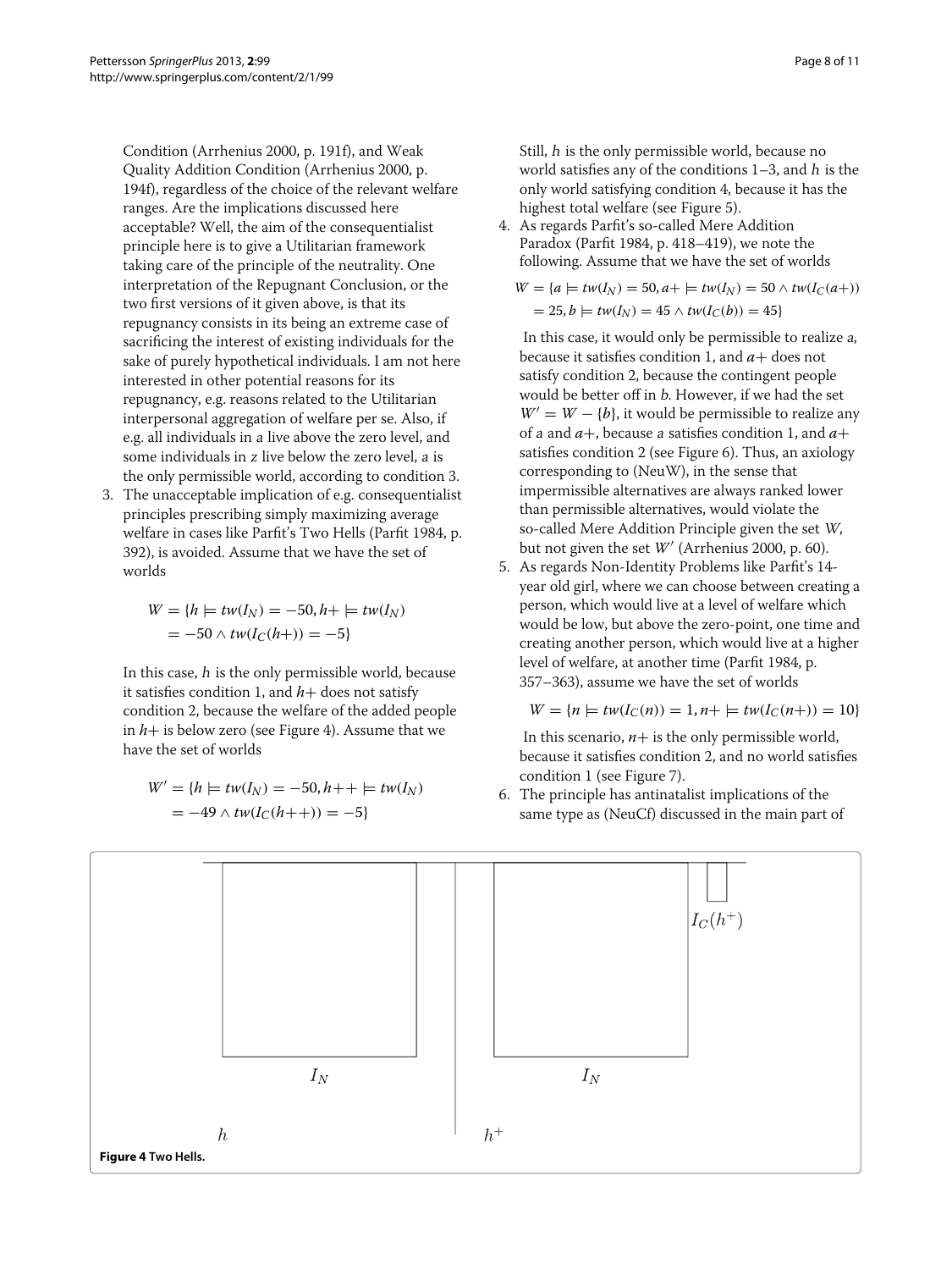

<span id="page-8-0"></span>this paper, because of conditions 2 and 3, which give priority to worlds where no added person lives below the zero level of welfare.

## **Concluding remarks**

I have discussed how to interpret an intuition of neutrality about future people with good lives, that may be inherent in common sense morality. I have argued that the most plausible interpretation of this intuition can avoid giving rise to antinatalist moral reasons, i.e. reasons against



creating new people, in cases where we consider individual choices about having children. However, in some other situations, e.g. social policy choices affecting the identity of future people, such antinatalist implications are not so easily avoided. In order to coherently avoid supporting antinatalist policies, common sense morality has to appeal to other, outweighing moral reasons. The paper concludes with a principle of welfare promotion, which is intended to respect the most plausible interpretation of the counterfactual version of the neutrality intuition.

#### **Consent**

Not applicable, as this paper does not refer any actual patient cases.

## **Endnotes**

aThe <sup>∀</sup>-quantifier (with <sup>∃</sup> defined in terms of <sup>∀</sup> the usual way in first-order logic) and the existence predicate could be given standard formal truth-conditions for a fixed-domain ∀-quantifier, and a variable-domain existence predicate, as in e.g. (Cresswell [2001,](#page-10-10) p. 147, 151).

bAs pointed out by one referee, things get more complicated if we allow for incommensurability in welfare. I ignore these complications here.

<span id="page-8-1"></span><sup>c</sup>As noted by one referee, this goes against the so-called Person-Affecting Principle, according to which an outcome *o*1 only can be better than another outcome *o*1 if *o*1 is better than *o*2 for some person, and Parfit thinks a belief in this general principle, is part of common sense, so one might ask how this line of reasoning fits with the aim of this part of the paper, i.e. explicating common sense intuitions. However, Parfit argue against the Person-Affecting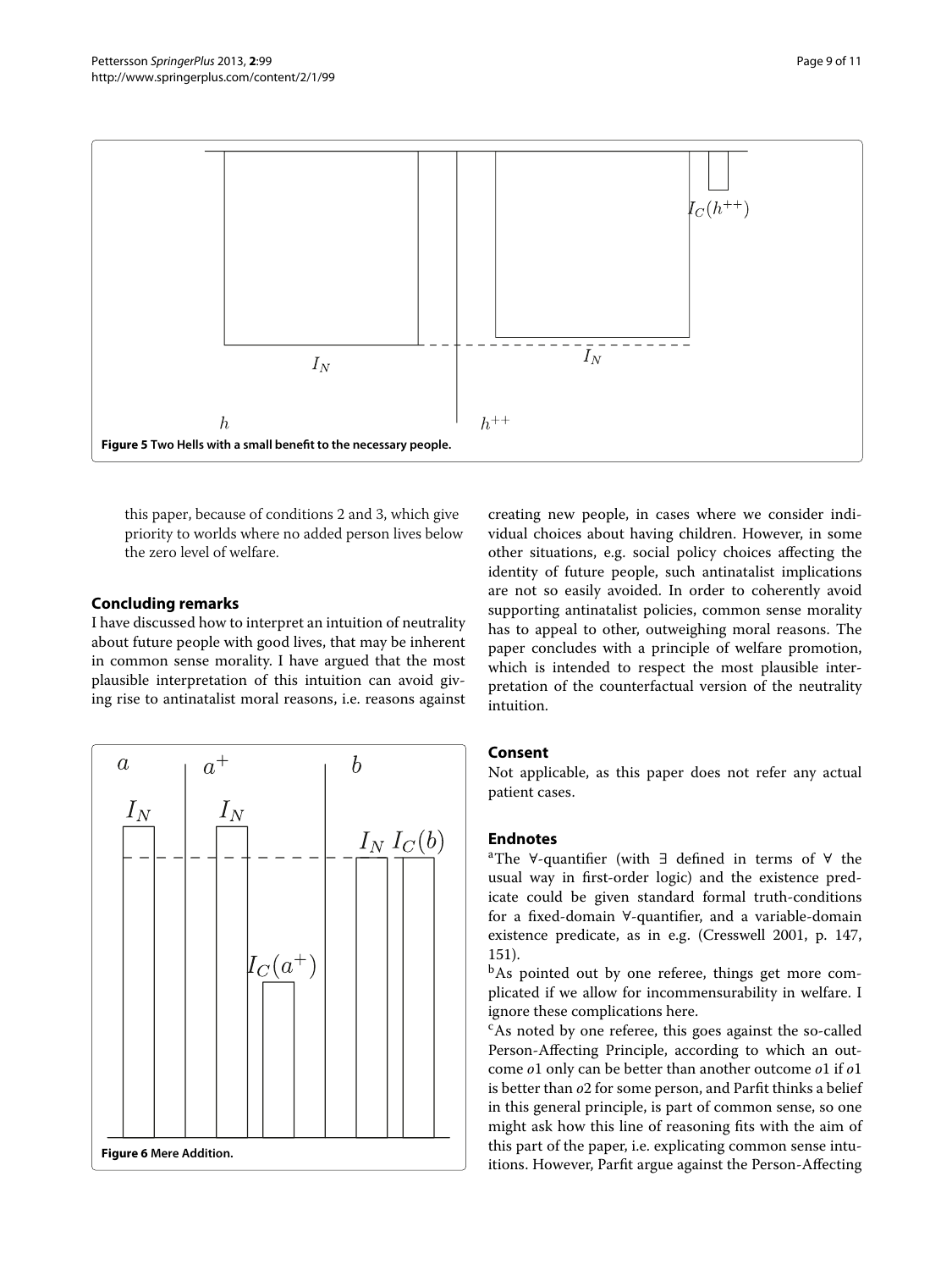

<span id="page-9-0"></span>Principle by giving examples of particular cases, where the principle gives, according to common sense, wrong results.

dThe empirical reasoning, that the policy choice in a situation like Depletion would lead to disjoint populations in a couple of centuries, might not be commonsensical, but the moral opinion that we ought to conserve resources in a case such described still seems to be part of common sense.

<sup>e</sup>Cf. (Lewis [2001,](#page-10-2) p. 97f). This point was stressed by one referee. However, this is realistic to assume in contexts of human agency, I think.

## **Appendix**

# **Formalization of the intuitions and principles** *The counterfactual interpretations*

**(NeuCf)** There is a number  $a$ , such that:

- 1. For any possible individual  $x$ , if  $y$  is an individual and *p* is a state such that  $Do(y, p)$  and  $\neg Do(y, p)$  are both possible, in a morally relevant sense,  $Do(y, p) \rightarrow lw(x) < a$  and  $\neg Do(y, p) \rightarrow \neg E(x)$ , there is a moral reason for  $\neg Do(\gamma, p)$  rather than  $Do(\gamma, p)$ .
- 2. For any possible individual  $x$ , if  $y$  is an individual and *p* is a state such that  $Do(y, p)$  and  $\neg Do(y, p)$  are both possible, in a morally relevant sense,  $Do(y, p) \mapsto lw(x) > a$  and  $\neg Do(y, p) \mapsto \neg E(x)$ , there is no moral reason for  $Do(\gamma, p)$  rather than  $\neg Do(\gamma, p)$ , or vice versa, in terms of the well-being of <sup>x</sup>.

**(NeuCfUB)** There is an interval  $[a, b]$ , with  $b > a$ , such that:

- 1. For any possible individual  $x$ , if  $y$  is an individual and *p* is a state such that  $Do(y, p)$  and  $\neg Do(y, p)$  are both possible, in a morally relevant sense,  $Do(y, p) \rightarrow lw(x) < a$  and  $\neg Do(y, p) \rightarrow \neg E(x)$ , there is a moral reason for  $\neg Do(\gamma, p)$  rather than  $Do(\gamma, p)$ .
- 2. For any possible individual  $x$ , if  $y$  is an individual and *p* is a state such that  $Do(y, p)$  and  $\neg Do(y, p)$  are both possible, in a morally relevant sense,  $D$ **o** $(y, p) \rightarrow lw(x) \in [a, b]$  and  $\neg Do(y, p) \rightarrow \neg E(x)$ , there is no moral reason for  $Do(y, p)$  rather than  $\neg Do(\gamma, p)$ , or vice versa, in terms of the well-being of x.
- 3. For any possible individual  $x$ , if  $v$  is an individual and p is a state such that  $Do(v, p)$  and  $\neg Do(v, p)$  are both possible, in a morally relevant sense,  $Do(y, p) \rightarrow lw(x) > b$  and  $\neg Do(y, p) \rightarrow \neg E(x)$ , there is a moral reason for  $Do(y, p)$  rather than  $\neg Do(y, p)$ (and no moral reason for  $\neg Do(y, p)$  rather than  $Do(y, p)$  in terms of the well-being of x).

## *Sets of individuals*

Let *EF* denote the collective consisting of the couple Eve and Frank, wondering about whether to have a child.

Let *CB* denote the set of individuals "brought about" by Eve's and Frank's conceiving,  $CB = \{x | Do(EF, c) \mapsto E(x) \land$  $\neg$ Do(*EF*, *c*)  $\Box$  $\rightarrow$   $\neg$ E(*x*)}.

Let  $NCB = \{x|Do(EF, c) \implies \neg E(x) \land \neg Do(EF, c) \implies$  $E(x)$ .